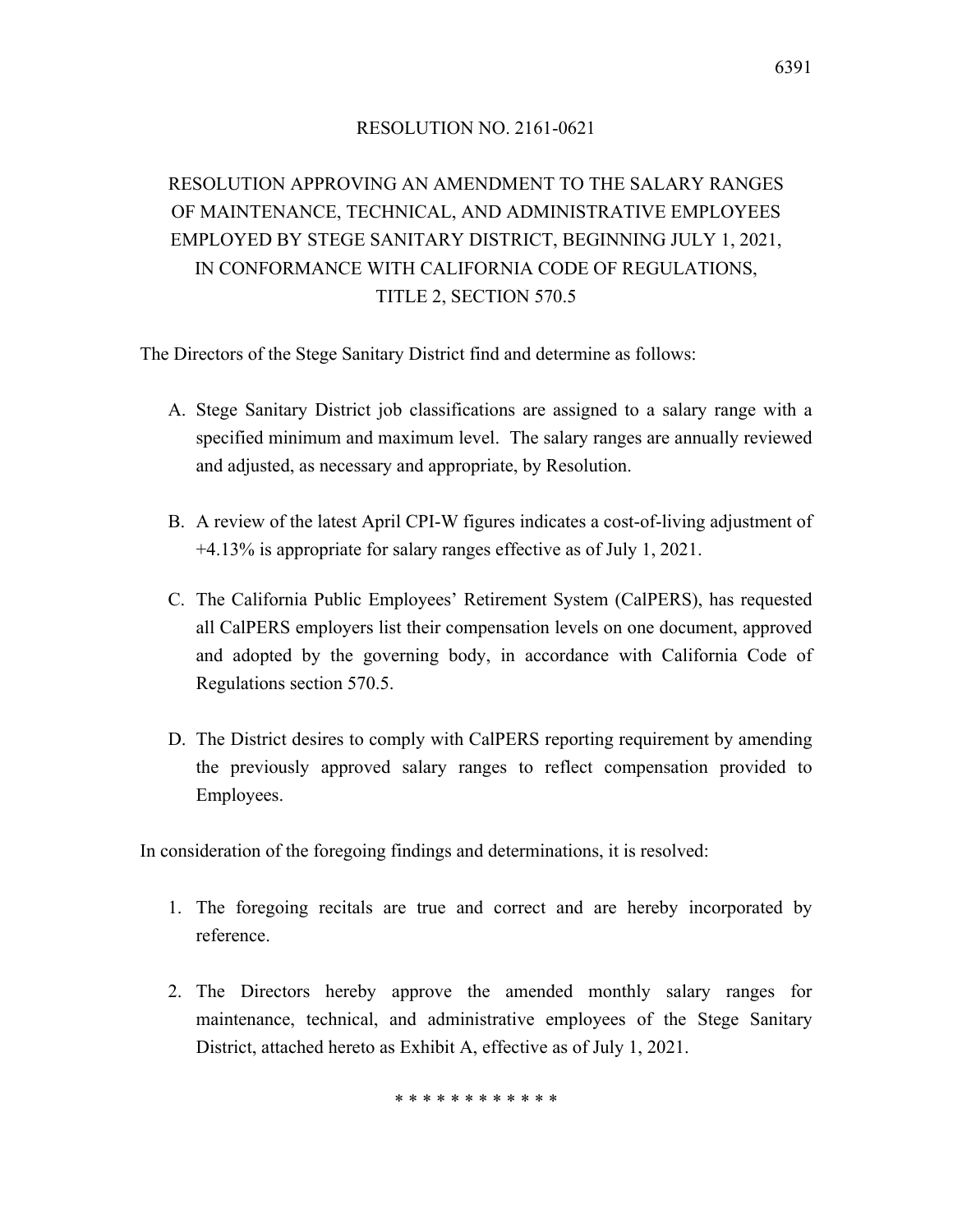### STATE OF CALIFORNIA) COUNTY OF CONTRA COSTA)

I HEREBY CERTIFY that the foregoing Resolution No. 2161-0621 was duly and regularly adopted by the Directors of the Stege Sanitary District, at a regular meeting, held on the  $17<sup>th</sup>$  day of June 2021, by a 5-0 vote as follows:

AYES: BOARD MEMBERS: Christian-Smith, Gilbert-Snyder, Merrill, Miller,

O'Keefe

| NOES:    | <b>BOARD MEMBERS:</b> None |  |
|----------|----------------------------|--|
| ABSENT:  | <b>BOARD MEMBERS:</b> None |  |
| ABSTAIN: | <b>BOARD MEMBERS:</b> None |  |

alwight Mesrill, op for

BEATRICE 0' KEEFE, President Stege Sanitary District Contra Costa County, California

ATTEST:

REX DELIZO, Secretary Stege Sanitary District